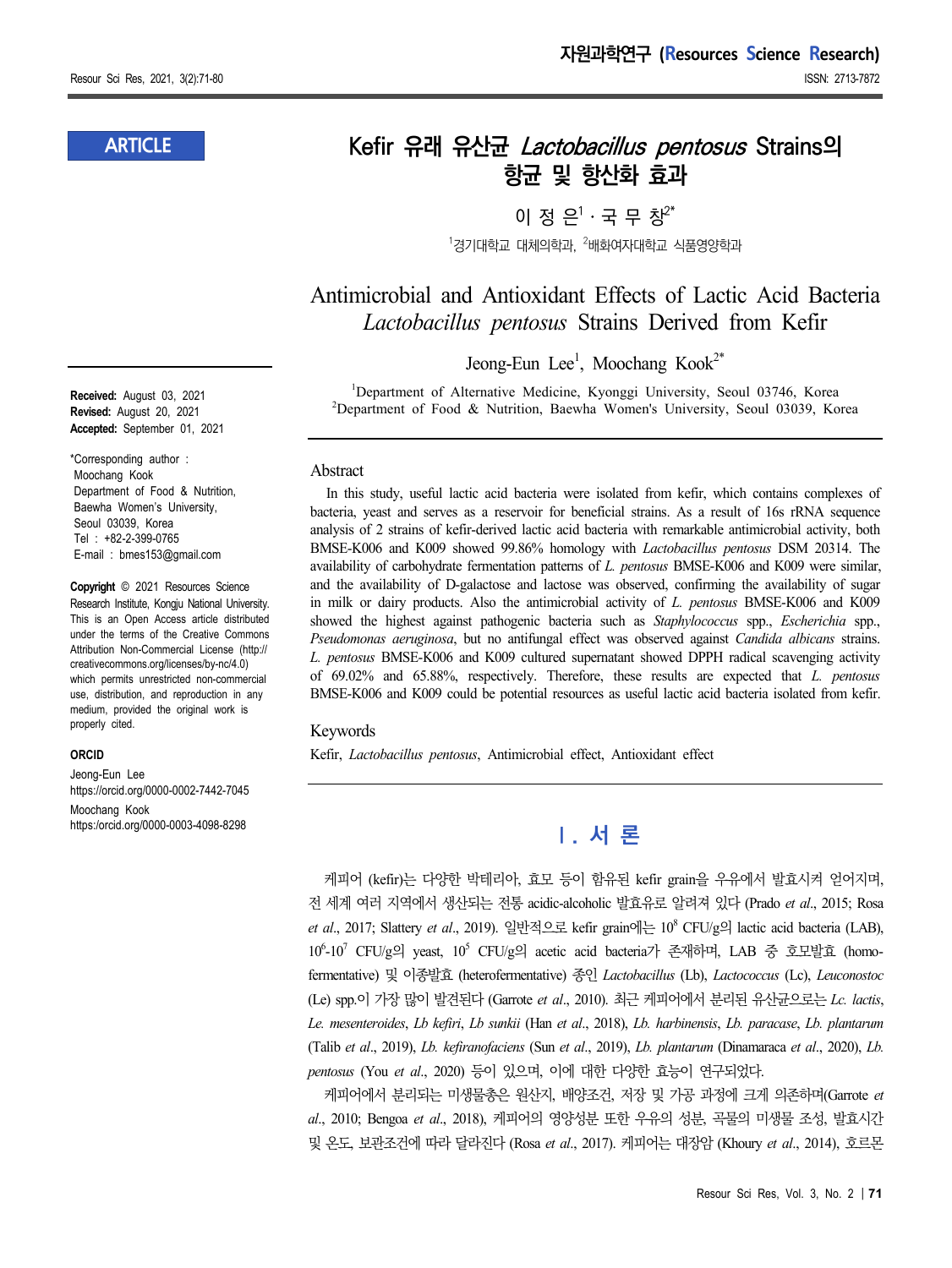의존성 유방암 (de Moreno de LeBlanc and Perdigon, 2010), 성인 백혈병 (Maalouf *et al*., 2011), 피부 암 (Nagira *et al*., 2002) 등에 대한 효과가 입증되었고, 케피어 내 유산균 또한 면역 및 종양세포에 대한 효과 (Yamane *et al*., 2018), 항균, 항산화, 항알레르기 및 종양억제 (Slattery *et al*., 2019) 등 다양한 효과가 보고된 바 있다.

따라서 케피어는 안전하고 잠재적으로 유익한 균주의 저장소 역할을 할 뿐만 아니라(Bengoa *et al*., 2018) 케피어 곡물 및 케피어 내 미생물총은 다양하고 잠재적인 이점이 있어 건강상의 이점을 위한 유제품 생산에 유용할 수 있음을 나타낸다 (Zheng *et al*., 2013). 이에 본 연구에서는 케피어 유래 유용 유산균을 분리하여 분리 균주의 생화학적 특성과 항균활성 및 항산화 효능을 확인하여 유용 유산균 자원으로써 기초자료를 마련하고자 하였다.

## **Ⅱ. 재료 및 방법**

### **Kefir에서 유산균의 분리 및 동정**

중국 현지 가정에서 수집한 kefir 시료 3개를 멸균튜브에 채취하여 4℃에서 보관 후, 신선도 유지를 위해 5일 이내 조건 하에 유산균을 분리하였다. Kefir 시료와 0.85% NaCl을 1:9 (v/v)수준에서 연속적 으로 희석한 후, 최종 농도가 10 $^8$ 이 되도록 희석하였다. 희석액을 100  $\mu$ L 취하여 유산균 감별배지인 Bromo Cresol Purple (BCP) plate count agar (EIKEN chemical, Tokyo, Japan)에 획선도말하여 30℃에 서 24시간 배양하였고, 노란색 환을 형성한 콜로니를 취해 Lactobacilli MRS broth (Difco Co., Sparks, MD, USA)에서 이를 순수 분리하였다. 항균활성이 우수한 균주의 선별을 위해 *Escherichia coli*  KCTC 2571 및 *Staphylococcus aureus* KCTC 3881에 대한 disk diffusion 항균활성 측정을 통해, 항균 력이 확인된 균주를 1차 선별하였으며, 선별된 균주의 16s rRNA 염기서열을 분석하여 최종 동정하였 다 (BIOFACT Co., Daejeon, Korea). 염기서열 분석을 위해 518F (CCAGCAGCCGCGGTAATACG) 와 805R (GACTACCAGGGTATCTAATC) primer와 CLUSTAL\_X (Clustal W and Clustal X version 2.0. Bioinformatics)를 사용하였으며 분석한 염기서열은 GenBank database 및 EzTaxon-e server에서 비교 분석하였다. 분리 균주의 생화학적 특성 분석에는 API CHL kit (BioMérieux, Craponne, France), API ZYM kit (BioMérieux, Craponne, France)를 이용하여 당이용성 및 효소 활성 정도를 확인하였다.

### **항균활성 측정**

항균활성 측정에 사용된 지시균주는 *Staphylococcus* spp., *Escherichia* spp. 및 *Pseudomonas* spp., *Candida albicans*의 총 8주를 사용하였다 (Table 1). 지시균주는 각각 Tryptone Soy Broth (Difco),

| <b>Table 1.</b> List of indicator strains |  |  |  |  |  |  |
|-------------------------------------------|--|--|--|--|--|--|
|-------------------------------------------|--|--|--|--|--|--|

|                   | <b>Strains</b>             | Collection no.    | Culture media       |
|-------------------|----------------------------|-------------------|---------------------|
|                   | Staphylococcus aureus      | <b>KCCM 11335</b> | Tryptic soy broth   |
| $Gram+$           | Staphylococcus aureus      | <b>KCTC 3881</b>  | Tryptic soy broth   |
|                   | Staphylococcus epidermidis | <b>KCTC 1917</b>  | Luria bertani broth |
| Gram <sup>-</sup> | Escherichia coli           | <b>KCTC 2571</b>  | Luria bertani broth |
|                   | Escherichia coli           | <b>KCTC 1039</b>  | Luria bertani broth |
|                   | Pseudomonas aeruginosa     | <b>KCTC 2513</b>  | Tryptic soy broth   |
| Fungi             | Candida albicans           | <b>KCTC 7270</b>  | Yeast malt broth    |
|                   | Candida albicans           | <b>KCTC 7965</b>  | Yeast malt broth    |
|                   |                            |                   |                     |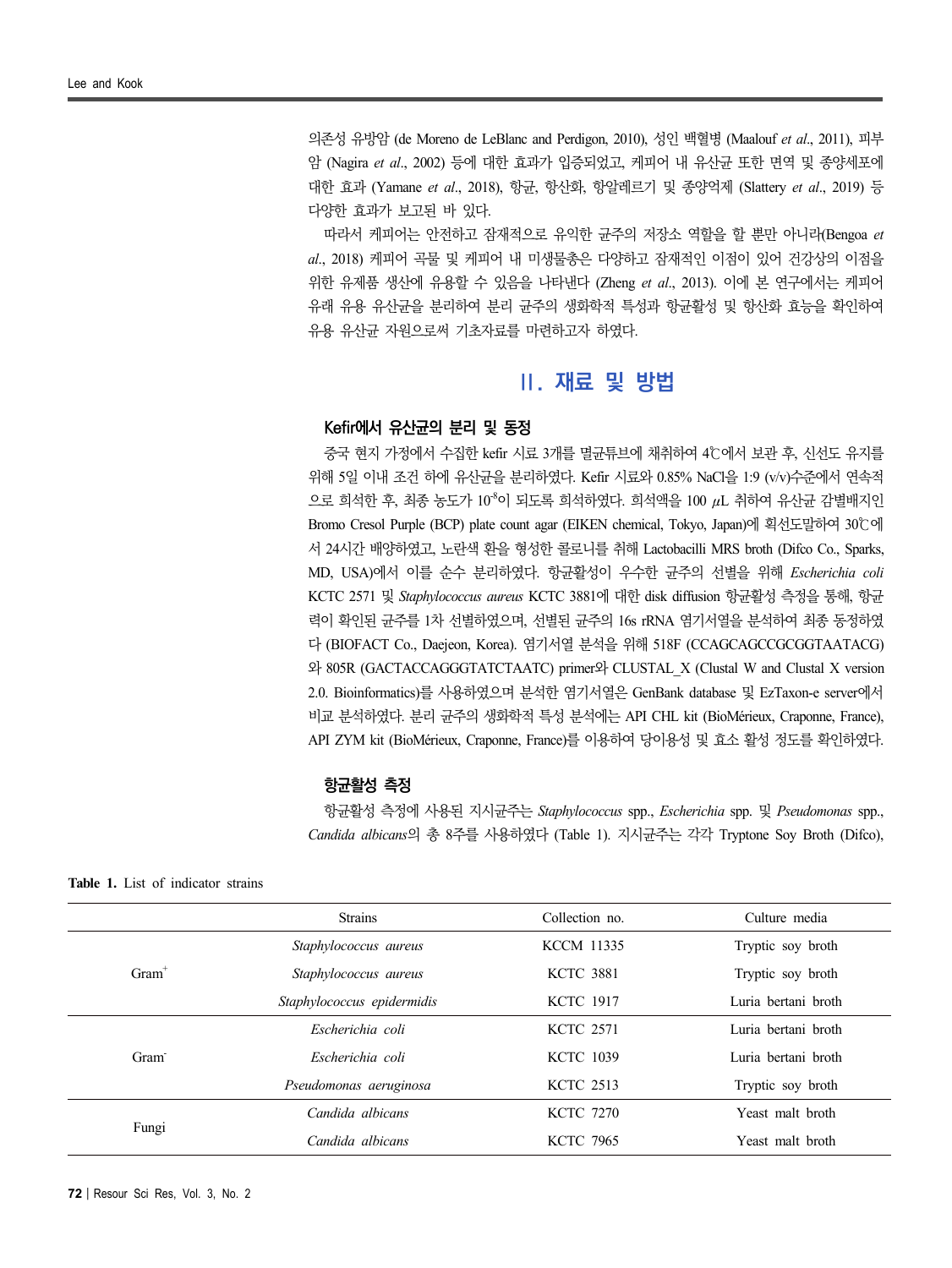Luria-Bertani broth (Difco), Yeast Malt broth (Difco)에 2% (v/v) 수준인 2.5×10<sup>7</sup> CFU/mL를 접종하여 37℃에서 18시간 배양하였으며, 배양 후 최종 지시균주의 균수를 106 CFU/mL로 조정하여 실험에 사용하였다. 항균활성 측정은 disk diffusion 방법에 의하여 확인하였으며, clear zone의 크기가 15 mm 이상이면 +++, 10-15 mm는 ++, 10 mm 미만일 경우 +로 판별하였다. 유산균을 MRS broth에 2% (v/v) 접종하여 30℃에서 24시간 배양한 후 5분간 원심분리(13,000×g)하여 상등액을 취해 0.2 ㎛ membrane filter (SM13P020SL, Hyundai micro Co., Seoul, Korea)로 여과한 것을 시료로 사용하였다.

#### **DPPH radical 소거능 측정**

유산균 배양액의 DPPH radical 소거능은 Blois (1958)의 방법을 참고하여 측정하였다. 대조군으로 0.5% (w/v) vitamin C를 사용하였으며, 100% ethanol에 용해시킨 0.2 mM DPPH solution 500 μL에 배양액 60 μL를 혼합 후 30분간 암반응 하였다. 이후 UV/VIS-spectrophotometer (BioTek, Vermont, USA)를 이용하여 520 nm에서 O.D.를 측정하였다. 소거능 값은 배양액 첨가군 (A)과 배양액을 첨가 하지 않은 blank군 (A0)간의 흡광도 비 (%)로 나타내었다.

DPPH radical scavenging (%) =  $(A_0 - A) / A_0 \times 100$ 

### **용혈성 확인**

분리 균주의 용혈성을 확인하기 위해 blood agar base (Kisan Bio Co., Seoul, Korea)에 5% defibrinated sheep blood (Kisan Bio)를 첨가한 blood agar plate에 분리 균주와 대조군인 *S. aureus* KCCM 11335를 획선 도말하여 37℃에서 48시간 배양한 후, Argyri 등 (2013)의 방법에 따라 용혈성 을 확인하였다.

### **통계분석**

본 연구에서는 생화학적 특성을 제외한 모든 실험을 3회 이상 반복 수행하였으며, 결과는 SPSS (Statistical Package for the Social Science, Ver. 20, SPSS Inc., Chicago, IL, USA)을 이용하여 통계분 석하였다. 각 실험군에 대한 유의적 차이는 독립표본 t-test를 실시하여 p<0.05 수준에서 유의성을 검토하였다.

## **Ⅲ. 결과 및 고찰**

#### **Kefir에서 분리한 유산균의 분리 및 동정**

Kefir로부터 유용 유산균을 분리하기 위해 중국 현지 가정에서 kefir 시료를 수집하여 6주의 유산균 을 분리하였으며, 이후 항균력이 우수한 균주를 선별하기 위해 *E. coli* KCTC 2571 및 *S. aureus* KCTC 3881에 대한 항균활성을 확인하였다 (Fig. 1). 지시균주에서 모두 항균력이 우수한 K006과 K009를 선별하여 16s rRNA 유전자 염기서열 분석 결과, 분리 균주 BMSE-K006, K009는 *Lactobacillus pentosus* DSM 20314와 모두 99.86%의 상동성을 보였다 (data not shown). 이후 분리 균주의 생화학적 특성을 확인하기 위하여 API CHL kit와 API ZYM kit를 이용하여 당이용성 및 효소 활성을 분석하였다. API 50 CHL kit를 이용하여 분리 균주의 당이용성을 확인한 결과, D-galactose, D-glucose, D-fructose, mannitol, sorbitol, lactose, inulin 등 29개의 탄소원에서 양성반응을 보였다 (Table 2). BMSE-K006과 K009의 당이용성 패턴은 유사하였으나 BMSE-K009는 K006보다 이당류인 melibiose의 추가적인 이용이 확인되었다. API ZYM kit를 이용한 분리 균주의 효소활성을 확인한 결과, BMSE-K006과 K009는 leucin arylamidase, valine arylamidase, β-glucosidase, N-acetyl-β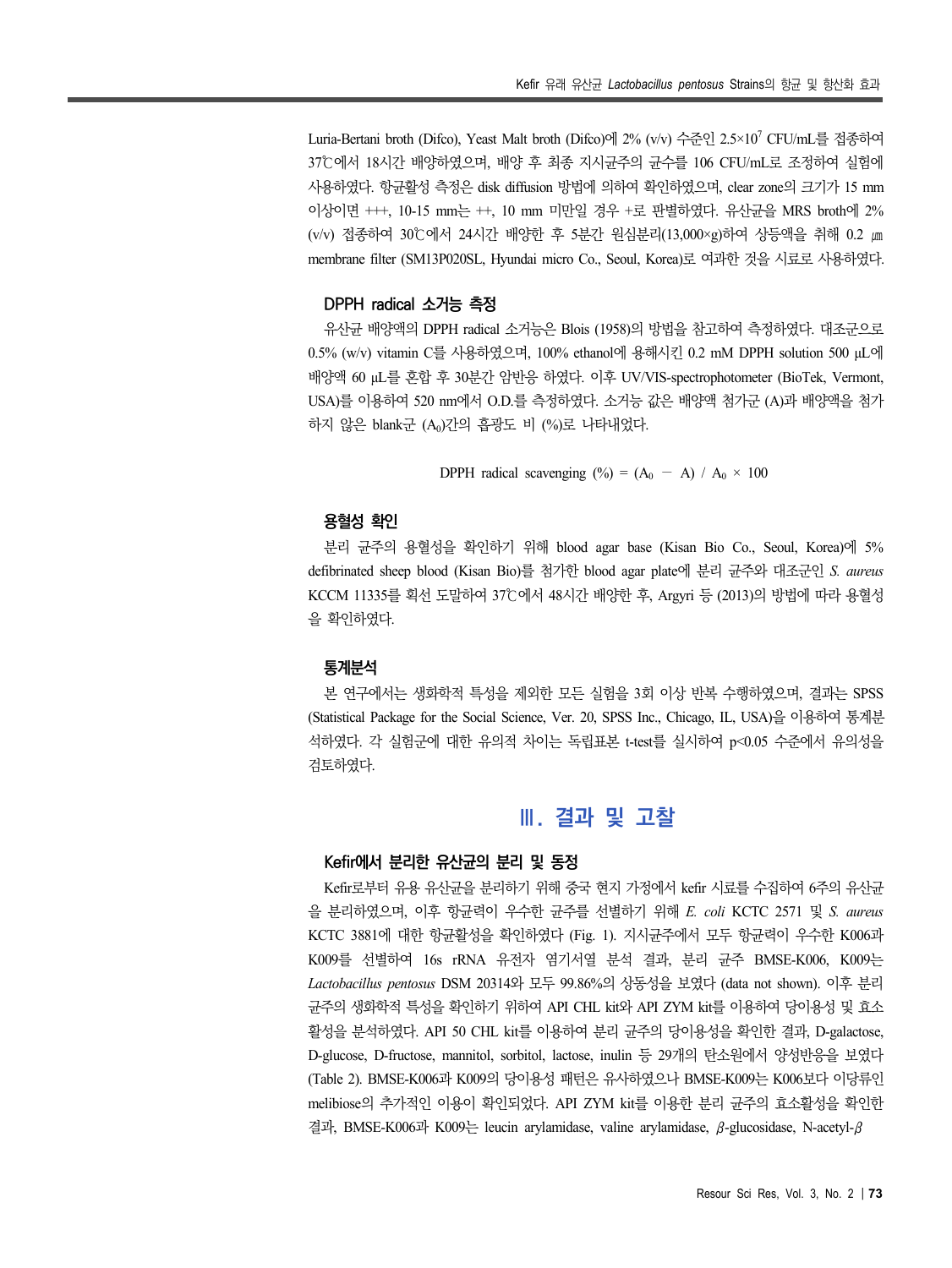

**Fig. 1. Antimicrobial effects of lactic acid bacteria isolated from kefir.**

**Table 2.** Utilization of various carbohydrates by *Lactobacillus pentosus* BMSE-K006 and K009 isolated from kefir using API 50 CHL kit

| Substrate                 | K006                     | K009           | Substrate        | K006                     | K009                     |
|---------------------------|--------------------------|----------------|------------------|--------------------------|--------------------------|
| Glycerol                  | $\overline{1})$          | $\overline{a}$ | Salicin          | $+$                      | $^{+}$                   |
| Erythritol                | $\blacksquare$           |                | Cellobiose       | $^{+}$                   | $^{+}$                   |
| D Arabinose               | $\overline{\phantom{a}}$ |                | Maltose          | $^{+}$                   | $^{+}$                   |
| L Arabinose               | $\hspace{0.1mm} +$       | $^{+}$         | Lactose          | $^{+}$                   | $^{+}$                   |
| Ribose D-Ribose           | $^{+}$                   | $^{+}$         | Melibiose        |                          | $^{+}$                   |
| D Xylose D-Xylose         |                          |                | Sucrose          | $^{+}$                   | $^{+}$                   |
| L Xylose L-Xylose         |                          |                | Trehalose        | $^{+}$                   | $^{+}$                   |
| Adonitol D-Adonitol       |                          |                | Inulin           | $\overline{\phantom{a}}$ | $\overline{\phantom{a}}$ |
| Methyl-BD-xylopyranosicle |                          |                | Melezitose       | $+$                      | $^{+}$                   |
| D-Galactose               | $^{+}$                   | $^{+}$         | Raffinose        | $\overline{\phantom{a}}$ |                          |
| D-Glucose                 | $^{+}$                   | $^{+}$         | Starch           |                          |                          |
| D-Fructose                | $^{+}$                   | $^{+}$         | Glycogen         |                          |                          |
| D-MannosE                 | $^{+}$                   | $^{+}$         | Xylitol          |                          |                          |
| L-SorbosE                 | $\! + \!\!\!\!$          | $^{+}$         | Gentiobiose      | $^{+}$                   | $^{+}$                   |
| Rhamnose                  | W                        | W              | D-Turanose       |                          |                          |
| Dulcitol                  | $\overline{\phantom{a}}$ |                | D-Lyxose         |                          |                          |
| Inositol                  |                          |                | D-Tagatose       |                          |                          |
| Mannitol                  | $+$                      | $^{+}$         | D-Fucose         |                          |                          |
| Sorbitol                  | $\! + \!\!\!\!$          | $^{+}$         | L-Fucose         |                          |                          |
| a-Methyl-D-mannoside      | $\overline{\phantom{0}}$ |                | D-Arabitol       |                          |                          |
| a-Methyl-D-glucoside      |                          |                | L-Arabitol       |                          |                          |
| N-Acethyl-glucosamine     | $^{+}$                   | $^{+}$         | GlucoNaTe        | W                        | W                        |
| Amygdalin                 | $^{+}$                   | $^{+}$         | 2-Keto-Gluconate |                          |                          |
| Arbutin                   | $^{+}$                   | $^{+}$         | 5-Keto-Gluconate |                          |                          |
| Esculin                   | $^{+}$                   | $^{+}$         |                  |                          |                          |

 $\overline{1)}$  -; negative, +; positive, w; weak positive.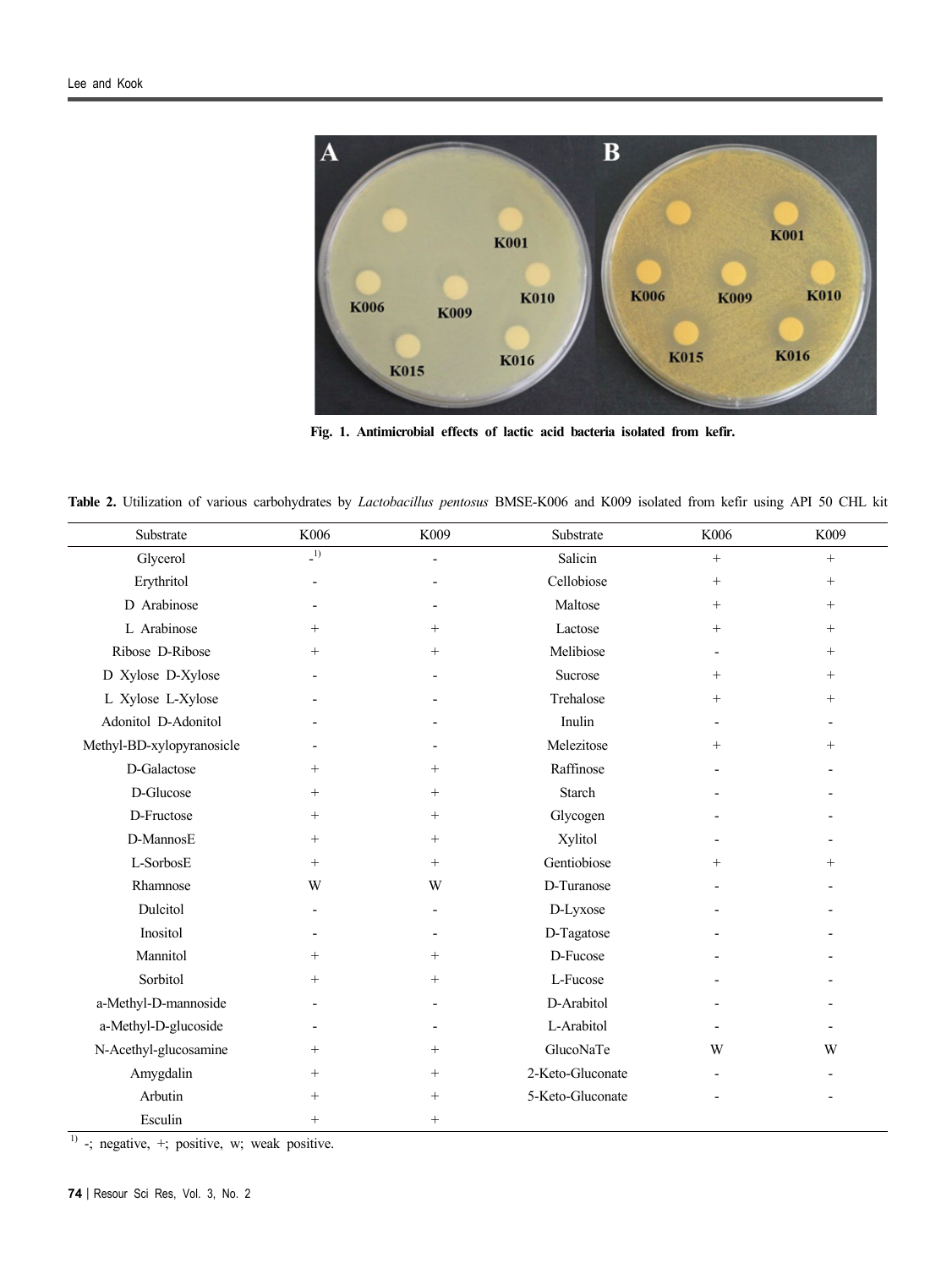-glucosaminidase에서 모두 양성반응을 보였다 (Table 3).

Bae 등 (2006)의 연구에서 분리한 *L. pentosus* CU13, *L. pentosus* CU05와 비교하였을 때, 본 연구 에서 분리한 *L. pentosus* BMSE-K006과 K009의 당이용성 패턴과 유사하였다. 또한 Marroki 등 (2011)이 산양유에서 분리한 *L. pentosus* LbMS40, *L. pentosus* LbMT9, *L. pentosus* LbMT10과 비교하 였을 때, BMSE-K006과 K009의 glycerol에 대한 이용성은 확인되지 않았으나, *L. pentosus* LbMS40, *L. pentosus* LbMT9, *L. pentosus* LbMT10보다 L-sorbose, amygdalin의 추가적인 당이용성이 확인되었 으며, 본 연구에서 분리한 *L. pentosus* BMSE-K006과 K009는 D-galactose와 lactose의 이용성이 확인 되어 우유 또는 유제품 등의 당이용 가능성을 확인할 수 있었다.

### **L. pentosus BMSE strains의 항균효과**

분리 균주 *L. pentosus* BMSE-K006과 K009의 병원성 박테리아에 대한 항균력을 측정한 결과, *Staphylococcus* spp., *Escherichia* spp. 및 *Pseudomonas aeruginosa*에서 모두 우수한 항균력이 확인되 었으며, *Candida albicans* 2주에 대한 항진균 효과는 나타나지 않았다 (Table 4).

Kim 등 (2016)은 발효시간에 따른 kefir와 함께 lactic acid (pH 3.5)와 acetic acid (pH 3.5) 및 ethyl alcohol (2%) 용액의 항균효과를 비교하였는데, *S. aureus*, *Enterococcus faecalis*, *E. coli*, *P.* 

**Table 3.** Enzyme assay for major biochemical reactions of *Lactobacillus pentosus* BMSE-K006 and K009 isolated from kefir using API ZYM kit

| Enzyme Assayed For                 | K006                     | K009                                                             |
|------------------------------------|--------------------------|------------------------------------------------------------------|
| Control                            |                          | Colorless or color of the sample if it has an intense coloration |
| Alkaline phosphatase               | $\_1)$                   | $\overline{a}$                                                   |
| Esterase (C4)                      | $\overline{a}$           |                                                                  |
| Esterase lipase (C8)               |                          |                                                                  |
| Lipase (C14)                       |                          |                                                                  |
| Leucine arylamidase                | $^{+}$                   | $^{+}$                                                           |
| Valine arylamidase                 | $\! +$                   | $^{+}$                                                           |
| Crystine arylamidase               | $\ensuremath{\text{W}}$  |                                                                  |
| Trypsin                            |                          |                                                                  |
| $\alpha$ -Chymotrypsin             |                          |                                                                  |
| Acid phospatase                    | W                        | W                                                                |
| Naphtol-AS-BI-phosphohydrolase     | $\ensuremath{\text{W}}$  | W                                                                |
| $\alpha$ -Galactosidase            | $\ensuremath{\text{W}}$  | $\ensuremath{\text{W}}$                                          |
| $\beta$ -Glucuronidase             | $^{+}$                   | $^{+}$                                                           |
| $\beta$ -Glucosidase               | $\overline{\phantom{a}}$ |                                                                  |
| $\alpha$ -Glucosidase              | $^{+}$                   | $^{+}$                                                           |
| $\beta$ -Glucosidase               | $^{+}$                   | $^{+}$                                                           |
| N-Acetyl- $\beta$ -glucosaminidase | $^{+}$                   | $^{+}$                                                           |
| $\alpha$ -Mannosidase              |                          |                                                                  |
| $\alpha$ -Fucosidase               |                          |                                                                  |

<sup>1)</sup> -; negative, +; positive, w; weak positive.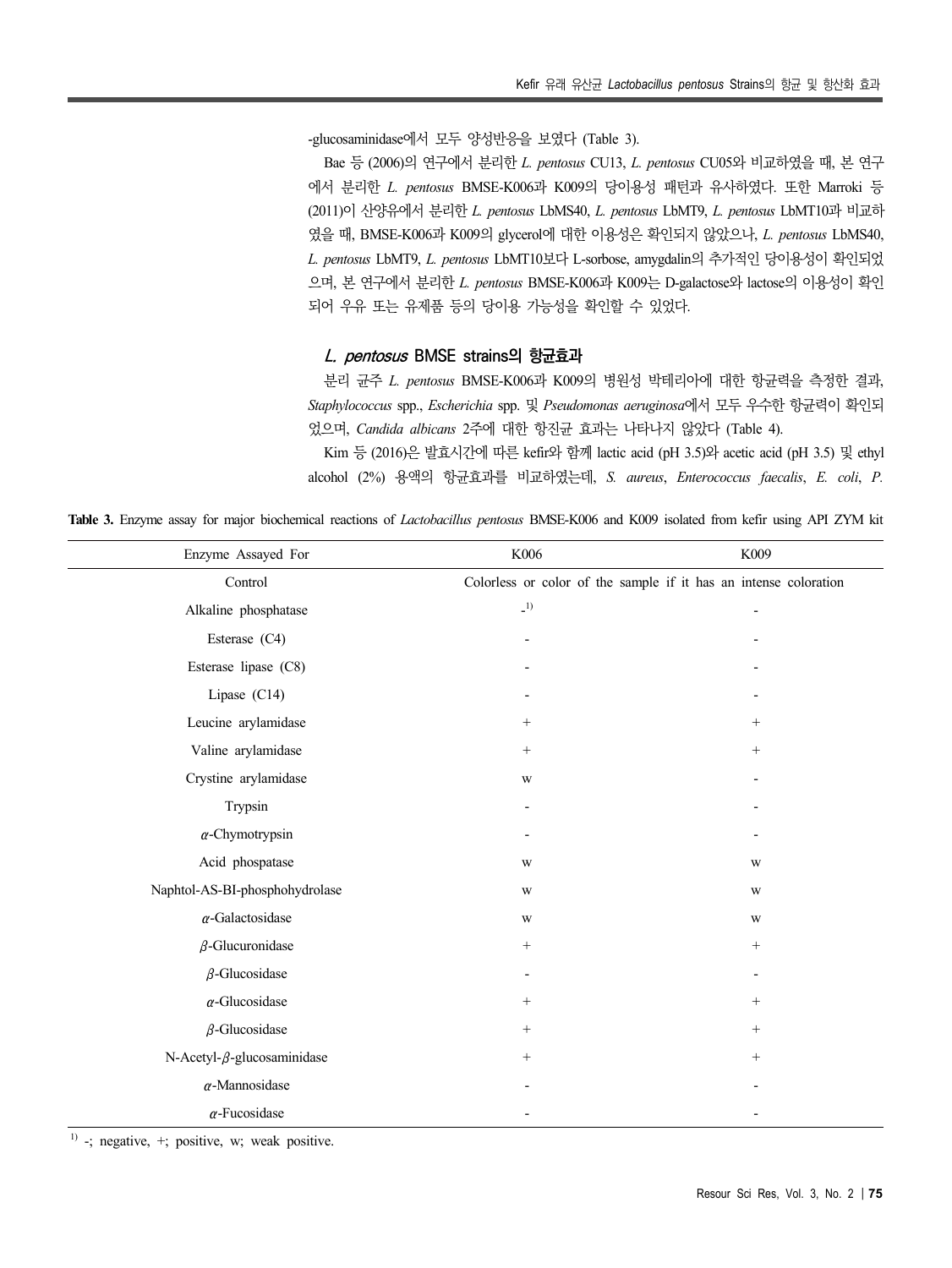|          | <b>Strains</b>                       | K006    | K009     |
|----------|--------------------------------------|---------|----------|
|          | Staphylococcus aureus KCCM 11335     | $++1)$  | $^{+++}$ |
| $Gram +$ | Staphylococcus aureus KCTC 3881      | $^{++}$ | $^{++}$  |
|          | Staphylococcus epidermidis KCTC 1917 | $++$    | $^{+++}$ |
|          | Escherichia coli KCTC 2571           | $^{++}$ | $^{++}$  |
| Gram -   | Escherichia coli KCTC 1039           | $++$    | $+++$    |
|          | Pseudomonas aeruginosa KCTC 2513     | $++$    | $^{++}$  |
| Fungi    | Candida albicans KCTC 7270           |         |          |
|          | Candida albicans KCTC 7965           |         |          |

|  | <b>Table 4.</b> Antimicrobial effects of <i>Lactobacillus pentosus</i> BMSE-K006 and K009 isolated from kefir |
|--|---------------------------------------------------------------------------------------------------------------|
|--|---------------------------------------------------------------------------------------------------------------|

 $1)$  +++:  $\frac{15}{mm}$ , ++; 10-15mm.

*aeruginosa*에서 모두 발효된 kefir에서만 항균효과가 나타나, kefir의 낮은 pH에 의한 항균효과가 아닌 kefir 내 다양한 대사산물을 포함하는 항균물질에 기인할 수 있음을 보고하였다. 한편 Chifiriuc 등 (2011)은 *Bacillus subtilis*, *E. faecalis*, *Salmonella enteritidis*, *S. aureus*, *E. coli*에 대한 kefir의 우수한 항균효과와 kefir 내 항균물질을 생산하는 복합적인 probiotics에 의한 넓은 항균 스펙트럼 활성을 나 타냄을 보고하였으며, *P. aeruginosa*에 대한 kefir의 항균효과가 나타나지 않았으나, 본 연구에서 분리 한 *L. pentosus* BMSE-K006과 K009는 *P. aeruginosa*에 대한 우수한 항균효과가 나타나, kefir 내 미생 물에 의한 항균효과가 나타남을 유추할 수 있었다. 또한 *L. pentosus* TV35b가 생산하는 pentocin TV35b(Okkers *et al*., 1999), *L. pentosus* CS2가 생산하는 pentocin MQ1 (Wayah and Philip, 2018), *L. pentosus*가 생산하는 박테리오신인 lacidophilin (Zhu and Zhang, 2020) 등 *L. pentosus*가 생산하는 박테리오신에 대한 연구를 통해 우수한 항균효과가 보고되었으며, 최근 Dai 등 (2021)은 *L. pentosus* 가 생산하는 bacteriocin을 정제하여 그람 양성균과 그람 음성균에 대한 광범위한 항균 활성을 입증한 바 있다. 따라서 본 연구에서 분리한 *L. pentosus* BMSE-K006과 K009의 그람 양성균 및 그람 음성균 에 대한 우수한 항균효과는 유산균이 생산하는 대사산물 중 특정 항균물질에 의한 것으로 추측할 수 있으며, 향후 항균 화합물과 작용기전을 규명하기 위한 추가적인 연구가 수행되어야 할 것으로 판단된다.

#### **L. pentosus BMSE strains의 DPPH radical 소거능**

1,1-diphenyl-2-picrylhydrazyl (DPPH)는 ethanol 내에서 흡광도 (517 nm)를 갖는 안정적인 free radical로 항산화 물질과 같은 양성자 공여 물질을 만나면 free radical이 제거되어 흡광도가 감소된다 (Abubark *et al*., 2012). 대표적인 항산화제인 vitamin C를 대조군으로 하여 분리 균주 배양액의 DPPH radical 소거능을 측정하여 유산균 배양액의 항산화 효과를 확인하고자 하였다. DPPH radical 소거능 의 결과는 Fig. 2에 제시한 바와 같다. 대조군 0.5% vitamin C의 경우 94.12±0.28%, *L. pentosus* BMSE-K006과 K009는 각각 69.02±0.53%, 65.88±1.65%로 K006의 소거능이 더 높게 나타났다  $(p<0.05)$ .

Abo-Saif와 Sakr (2020)이 분리한 *L. pentosus* 14FE와 *L. pentosus* 68FE의 DPPH radical 소거능은 각각 54.50%, 61.67%로 보고되었으며, 최근 Unban 등 (2021)이 *L. pentosus* 3주 배양액의 DPPH radical 소거능을 확인한 결과, 모두 70% 이상으로 보고한 바 있다. 분리 균주의 DPPH radical 소거능 과 비교하였을 때, 본 연구에서 분리한 *L. pentosus* BMSE-K006과 K009의 DPPH radical 소거능과 유사하거나 더 우수하여 분리 균주는 산화적 스트레스를 방지할 수 있는 잠재적인 유용 유산균으로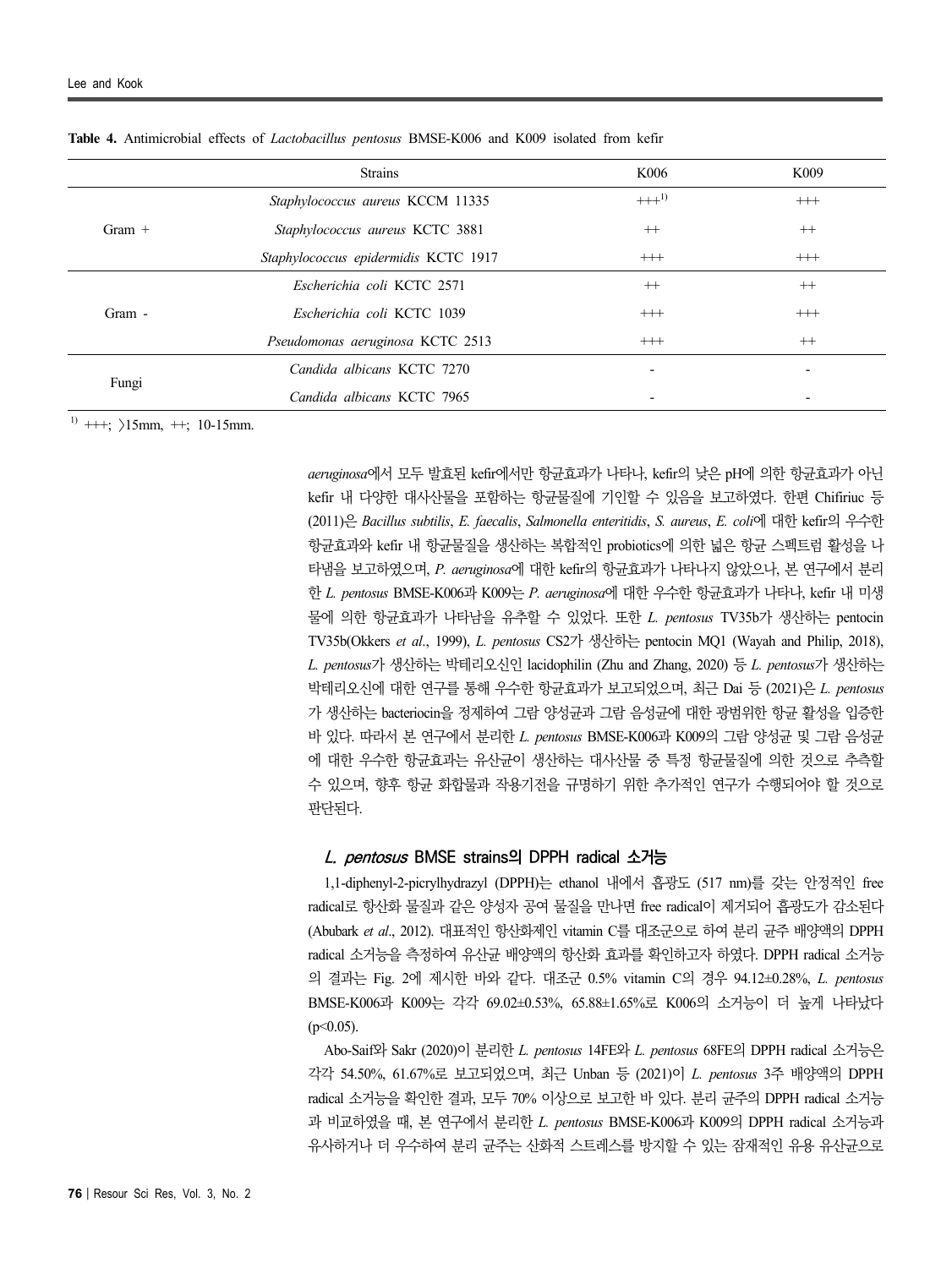

**Fig. 2. DPPH radical scavenging activity of** *Lactobacillus pentosus* **BMSE-K006 and K009 isolated from Kefir.**  $\Box$ ; 0.1% vitamin C,  $\Box$ ; *L. pentosus* BMSE strains. Bar graph showed mean  $\pm$  SD of DPPH radical scavenging activity. p values refer to the analysis by unpaired t-test.  $*^*p < 0.05$ : K006 vs K009 by unpaired t-test.

가치가 있을 것으로 생각된다.

### **L. pentosus BMSE strains의 용혈성 확인**

*Lactobacillus* 35종 중 *L. pentosus*, *L. plantarum* 및 *L. acidophilus* 등은 독성인자 및 전이 가능한 항생제 내성 유전자가 없을 경우 프로바이오틱스로 사용될 수 있다 (Montoro *et al*., 2016). 그러나 일부 유산균 균주는 잠재적인 병원성을 가질 수 있는 것으로 보고된 바 있어 용혈성 유무, 항생제 내성, 독소 생성 유무, 대사적 특성 등의 확인이 필요하다 (Cannon *et al*., 2005).

따라서 분리 균주의 용혈성 유무를 확인하기 위해 *S. aureus* KCCM 11335를 대조군으로 하여, *L. pentosus* BMSE-K006과 K009의 용혈성을 확인하였다 (Fig. 3). 그 결과, 분리 균주에서는 용혈성이 관찰되지 않아 안전성을 뒷받침할 수 있으며, 추후 probiotics의 특성 확인을 포함하여 항생제 내성



**Fig. 3. Hemolysis of** *Lactobacillus pentosus* **BMSE-K006 and K009 isolated from kefir.**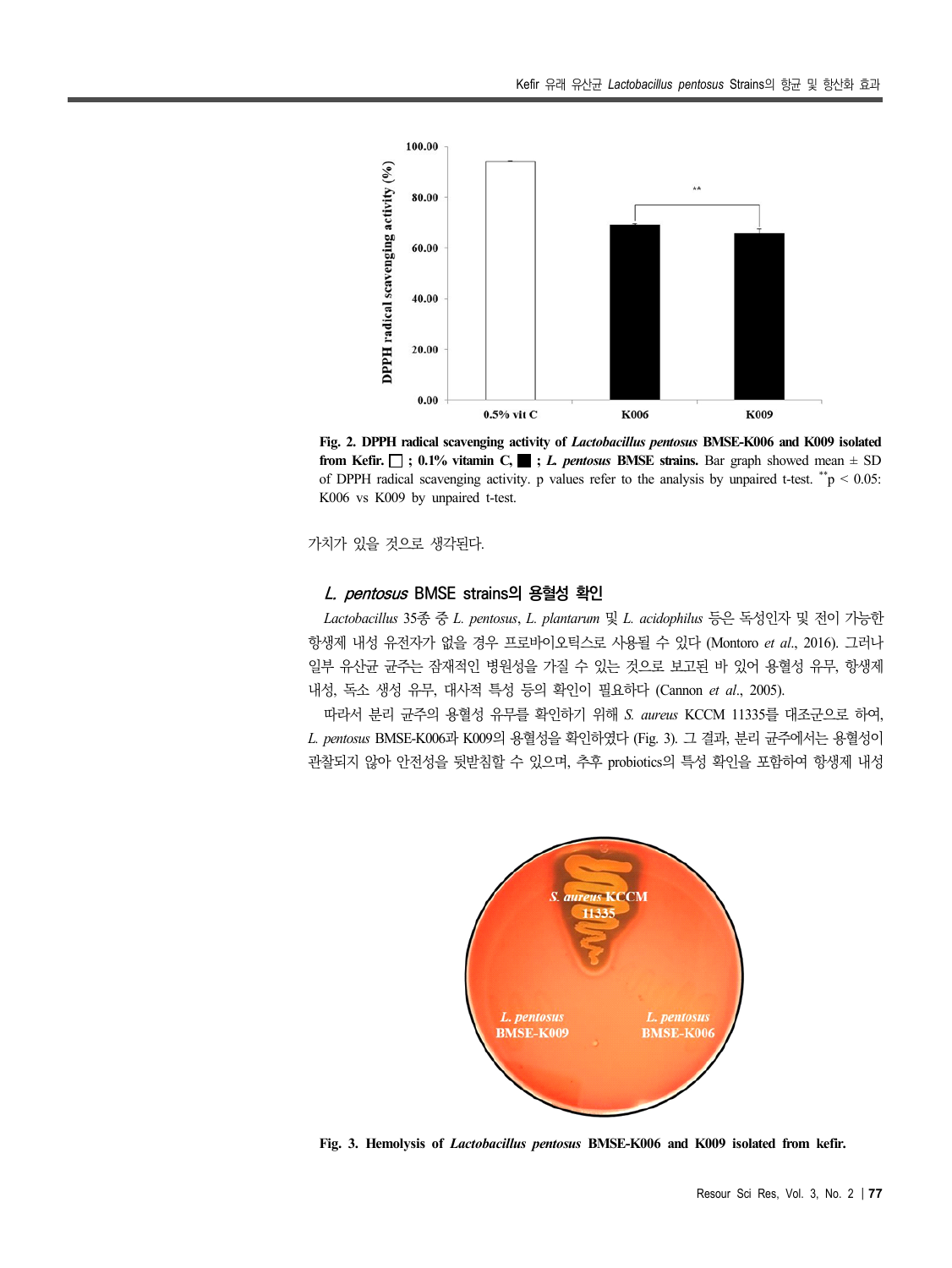등의 안전성 확인에 대한 입증이 필요할 것으로 생각된다.

## **Ⅳ. 요 약**

본 연구에서는 박테리아, 효모 등의 복합체가 존재하고 유익한 균주의 저장소 역할을 하는 케피어 (kefir)로부터 유용 유산균을 분리하고자 하였다. 항균활성이 우수한 케피어 유래 유산균 2주의 16s rRNA 염기서열 분석 결과, BMSE-K006과 K009는 *Lactobacillus pentosus* DSM 20314와 모두 99.86%의 상동성을 보였다. *L. pentosus* BMSE-K006과 K009 두 균주의 당이용성 패턴은 유사하였으 며, D-galactose와 lactose의 이용성이 확인되어 우유 또는 유제품 등의 당이용 가능성을 확인하였다. 또한 *Staphylococcus* spp., *Escherichia* spp. 및 *Pseudomonas aeruginosa* 등 병원성 박테리아에 대한 *L. pentosus* BMSE-K006과 K009의 항균활성을 확인한 결과, 지시균주에서 모두 우수한 항균력을 보 였다. 그러나 *Candida albicans* 2주에 대한 항진균 효과는 나타나지 않았다. *L. pentosus* BMSE-K006 과 K009 배양액은 각각 69.02%, 65.88%의 우수한 DPPH radical 소거능을 보였으며, 용혈성 유무를 확인한 결과, 두 균주 모두 용혈성은 관찰되지 않았다. 본 연구에서는 케피어 유래 유산균 *L. pentosus* BMSE-K006과 K009의 병원성 박테리아에 대한 우수한 항균효과 및 항산화 효과가 입증되어 유용 유산균 자원의 가능성을 뒷받침할 기초자료가 될 수 있을 것으로 판단된다.

# **Ⅴ. 참고문헌**

- 1. Abo-Saif FAA, Sakr EAE. 2020. Characterization and bioactivities of exopolysaccharide produced from probiotic *Lactobacillus plantarum* 47FE and *Lactobacillus pentosus* 68FE. Bioactive Carbohydrates and Dietary Fibre 24:100231.
- 2. Abubark MAS, Hassan Z, Imdakim MMA, Sharifa. 2012. AS, Antioxidant activity of lactic acid bacteria (LAB) fermented skim milk as determined by 1,1-diphenyl-2-picrylhydrazyl (DPPH) and ferrous chelating activity (FCA). Afr J Microbiol Res 6(34):6358-6364.
- 3. Argyri AA, Zoumpopoulou G, Karatzas K AG, Tsakalidou E, Nychas GJE, Panagou EZ, Tassou CC. 2013. Selection of potential probiotic lactic acid bacteria from fermented olives by *in vitro* tests. Food Microbiol 33(2):282-291.
- 4. Bae IH, Byun JR, Bae GS, Lee SS, Chang MB, Yoon YH. 2006. Inhibition activity against pathogenic organism of probiotic bacteria and characterization of inhibition activity of isolated bacteria from calf dejecta. Food Sci. Anim. Resour. 48(6):907-920.
- 5. Bengoa AA, Iraporda C, Garrote GL, Abraham AG. 2018. Kefir micro-organisms: their role in grain assembly and health properties of fermented milk. J Appl Microbiol 126(3):686-700.
- 6. Blois MS. 1958. Antioxidant determinations by the use of a stable free radical. Nature 181(4617):1199-1200.
- 7. Cannon JP, Lee TA, Bolanos JT, Danziger LH. 2005. Pathogenic relevance of *Lactobacillus*: a retrospective review of over 200 cases. Eur J Clin Microbiol Infect Dis 24(1):31-40.
- 8. Chifiriuc MC, Cioaca AB, Lazar Y. 2011. *In vitro* assay of the antimicrobial activity of kephir against bacterial and fungal strains. Anaerobe 17(6):433-435.
- 9. Dai M, Li Y, Xu L, Wu D, Zhou Q, Li P, Gu Q. 2021. A novel bacteriocin from *Lactobacillus pentosus* ZFM94 and its antibacterial mode of action. Front Nutr 8:710862.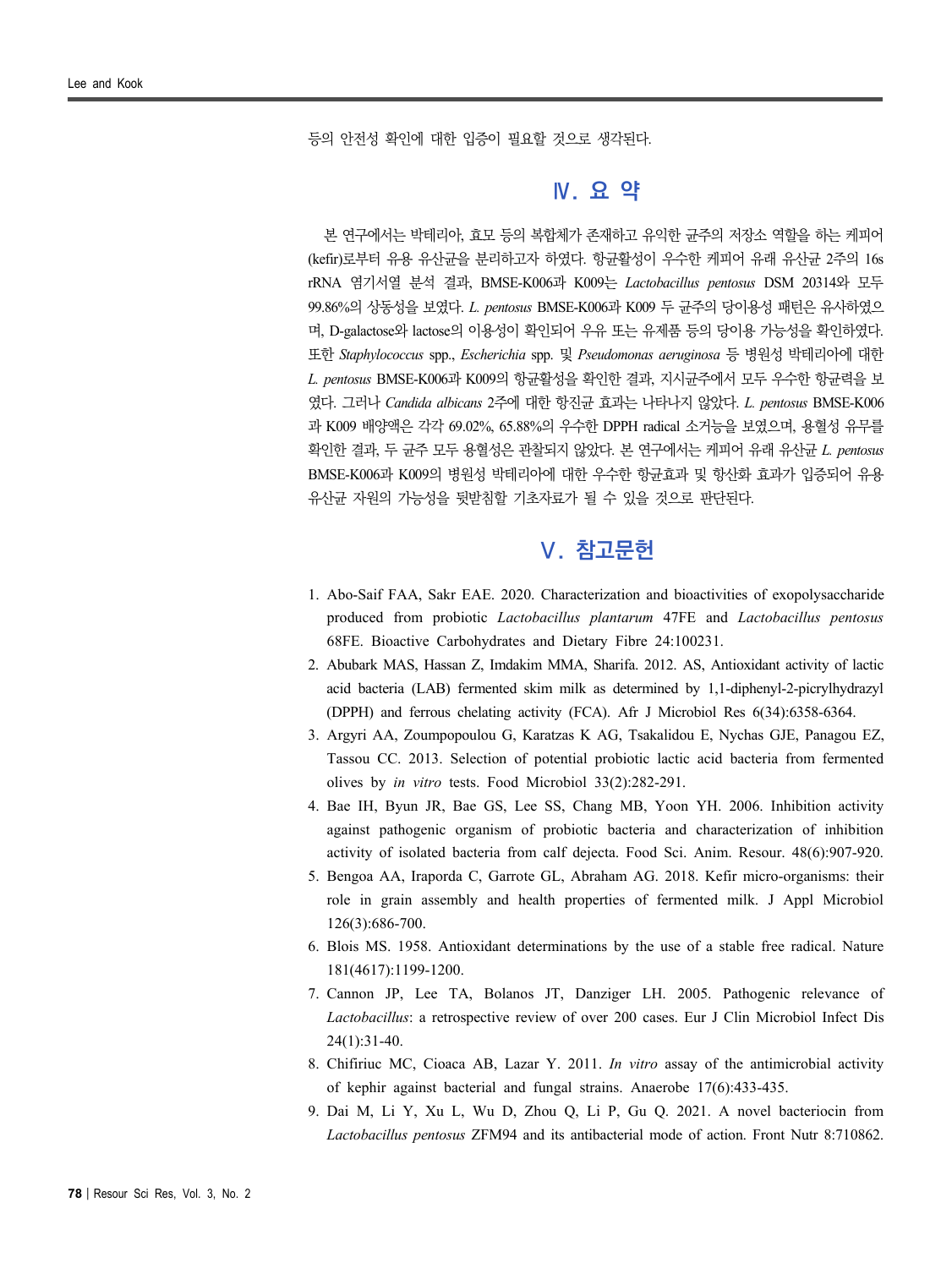- 10. de Moreno de LeBlanc A, Perdigon G. 2010. The application of probiotic fermented milks in cancer and intestinal inflammation. Proc Nutr Soc 69(3):421-428.
- 11. Dinamaraca MA, González-Pizarro K, Ahumada R, Ibacache-Quiroga C. 2020. Draft genome sequences of *Lactobacillus plantarum* strain K03D08 and *Acetobacter syzygii*  Strain K03D05, isolated from a Kefir beverage collected in Chile. Microbiol Resour Announc 9(31): e00611-00620.
- 12. Garrote GL, Abraham AG, De Antoni GL. 2010. Microbial interactions in kefir: A natural probiotic drink. Biotechnology of Lactic acid Bacteria: Novel Applications. pp 327-340.
- 13. Han X, Zhang LJ, Wu HY, Wu YF, Zhao SN. 2018. Investigation of microorganisms involved in kefir biofilm formation. Antonie Van Leeuwenhoek 111(12):2361-2370.
- 14. Khoury N, El-Hayek S, Tarras O, El-Sabban M, El-Sibai M, Rizk S. 2014. Kefir exhibits antiproliferative and proapoptotic effects on colon adenocarcinoma cells with no significant effects on cell migration and invasion. Int J Oncol 45(5):2117-2127.
- 15. Kim DH, Jeong DA, Kim HS, Kang IB, Chon JW, Song KY, Seo KH. 2016. Antimicrobial activity of kefir against various food pathogens and spoilage bacteria. Food Sci. Anim. Resour 36(6):787-790.
- 16. Maalouf K, Baydoun E, Rizk S. 2011. Kefir induces cell-cycle arrest and apoptosis in HTLV-1-negative malignant T-lymphocytes. Cancer Manag Res 3:39-47.
- 17. Marroki A, Zúñiga M, Kihal M, Pérez-Martínez G. 2011. Characterization of *Lactobacillus* from Algerian goat's milk based on phenotypic, 16s rDNA sequencing and their technological properties. Braz J Microbiol 42(1):158-71.
- 18. Montoro BP, Benomar N, Lerma LL, Gutiérrez SC, Gálvez A, Abriouel H. 2016. Fermented aloreña table olives as a source of potential probiotic *Lactobacillus pentosus* strains. Front Microbiol 7:1583.
- 19. Nagira T, Narisawa J, Teruya K, Katakura Y, Shim SY, Kusumoto K, Tokumaru S, Tokumaru K, Barnes DW, Shirahata S. 2002. Suppression of UVC-induced cell damage and enhancement of DNA repair by the fermented milk, Kefir. Cytotechnology 40(1):125-137.
- 20. Okkers DJ, Dicks LMT, Silvester M, Joubert JJ, Odendaal HJ. 1999. Characterization of pentocin TV35b, a bacteriocin-like peptide isolated from *Lactobacillus pentosus* with a fungistatic effect on *Candida albicans*. J Appl Microbiol 87(5):726-734.
- 21. Prado MR, Blandón LM, Vandenberghe LPS, Rodrigues C, Castro GR, Thomaz-Soccol V, Soccol CR. 2015. Milk kefir: composition, microbial cultures, biological activities, and related products. Front. Microbiol 30:1177.
- 22. Rosa DD, Dias MMS, Grześkowiak ŁM, Reis SA, Conceição LL, Peluzio M do CG. 2017. Milk kefir: nutritional, microbiological and health benefits. Nutr Res Rev. 30(1):82-96.
- 23. Slattery C, Cotter PD, O'Toole PW. 2019. Analysis of health benefits conferred by *Lactobacillus* species from Kefir. Nutrients 11(6):1252.
- 24. Sun Y, Geng W, Pan Y, Wang JJ, Xiao P, Wang YP. 2019. Supplementation with *Lactobacillus kefiranofaciens* ZW3 from Tibetan Kefir improves depression-like behavior in stressed mice by modulating the gut microbiota. Food Funct 10(2):925-937.